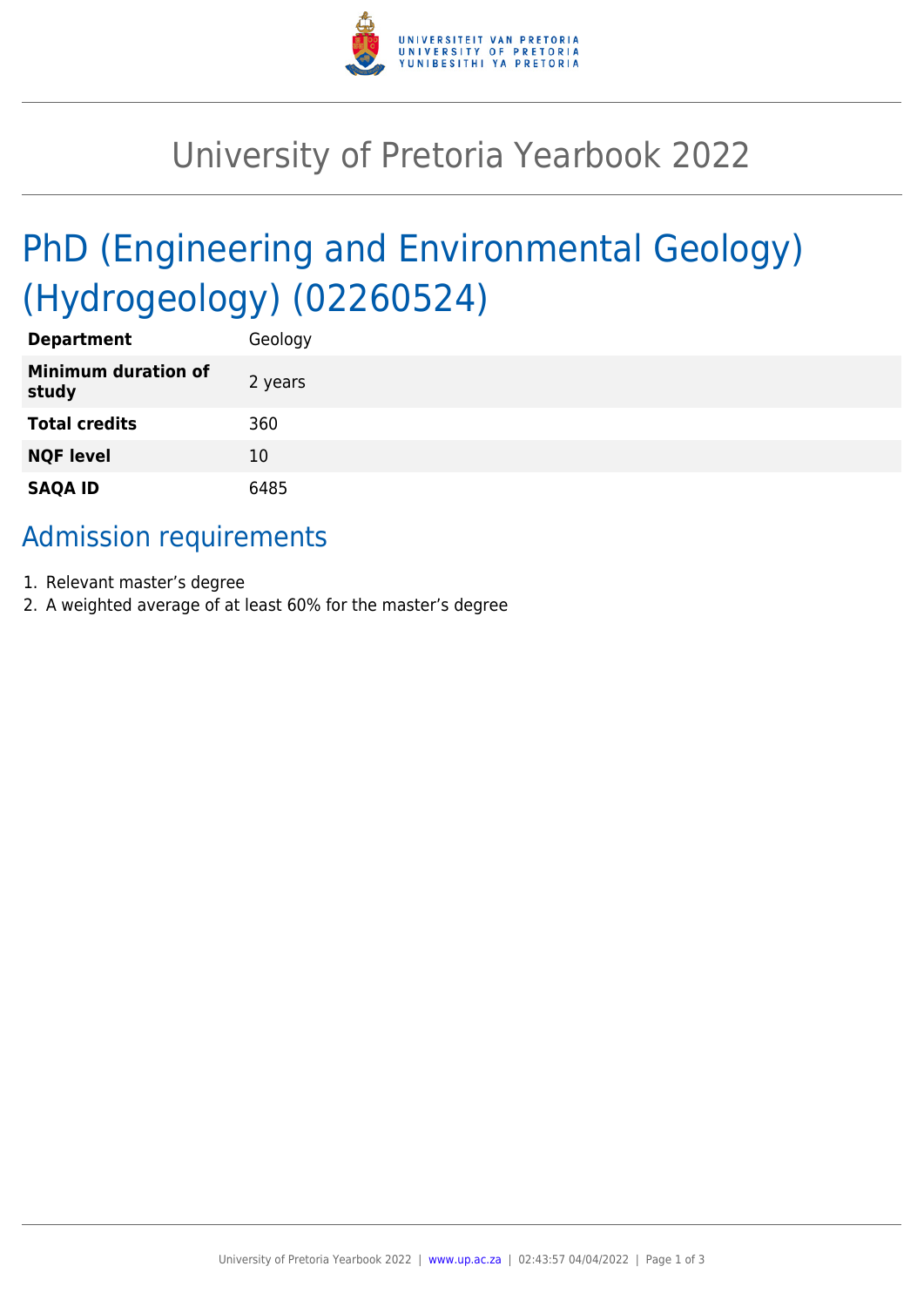

## Curriculum: Year 1

**Minimum credits: 360**

#### **Core modules**

### **Thesis: Hydrogeology 990 (GTX 990)**

| 360.00                         |
|--------------------------------|
| 10                             |
| No prerequisites.              |
| Module is presented in English |
| Geology                        |
| Year                           |
|                                |